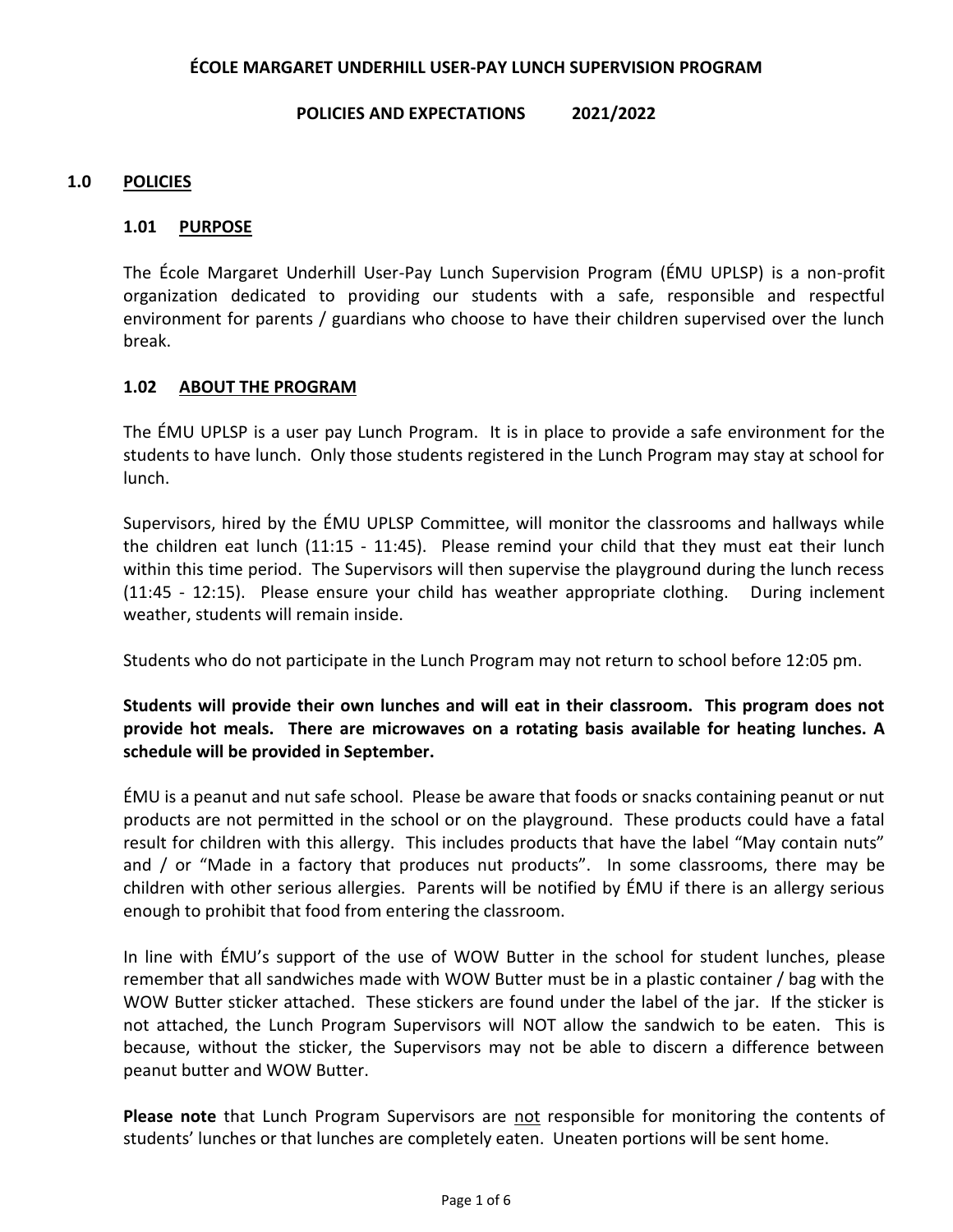The ÉMU UPLSP is not a fundraising venture. It is a non-profit organization and all the money collected is used to pay the wages of those hired to supervise during the lunch break, any training required, and for miscellaneous expenses related to the operation of the Lunch Program. All funds from this program are managed in the ÉMU UPLSP bank account and are separate from any school bank accounts.

# **1.03 REGISTRATION**

Registration forms will be sent home with every student in May of each year for the coming school year. **All** students who will be staying at school during the lunch break are required to complete a Registration Form. Students may participate in the Lunch Program by returning a completed Registration Form, together with post-dated cheques when applicable, to the ÉMU Office**.** One Registration Form is required for each student wishing to eat lunch at school.

A new Registration Form must be completed for each new school year. Students transferring into the school and wishing to register in the Lunch Program may obtain a Registration Form from the school office. Participation in the Lunch Program may be entered into at any time during the school year by returning a completed Registration Form and applicable payment to the school office.

# **1.04 REGISTRATION OPTIONS**

Even if you think your child will stay at school for lunch only once (i.e. hot lunch, family emergency), please complete a Registration Form for him / her and register as "Part time". If your child's use of the Lunch Program changes at any time during the school year, please let the Coordinator know (204.958.6832).

Noon hour activities such as sports activities, music rehearsals, leadership positions and special interest clubs are run throughout the year. Any child wishing to participate in these activities must either register for the Lunch Program or must eat lunch off of school property and return at 11:45 am. You will need to take this into consideration when registering for one of the payment options.

The user fee will continue to be payable on days where a child is involved in any extracurricular activity, whether that activity is organized by the school or by an outside organization. Basically, if a child remains at school during the lunch break, the user fee is payable.

# **There will be no exemptions for patrols, field trips, days your child is absent from school due to illness, vacations or other reasons, etc.**

- Full time the student will be eating lunch at school every day
- Part-time the student will be eating lunch at school on a less than full time basis

**All unpaid fees from the 2020/2021 school year (current school year) must be paid in full before registration for the 2021/2022 school year (upcoming school year) will be accepted.**

### **1.05 FEES and METHODS OF PAYMENT**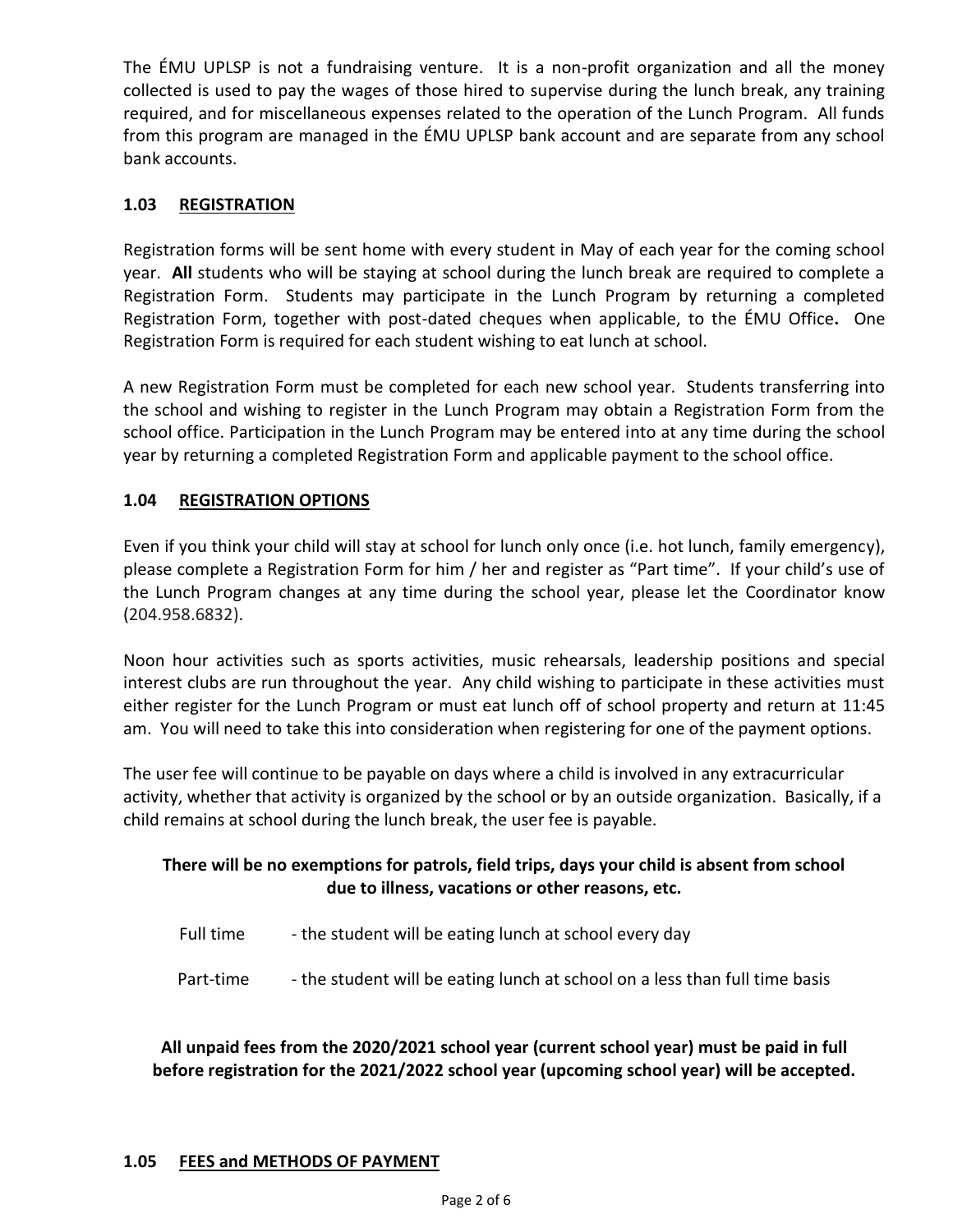# **Kindergarten**

| Full time:        | 1 cheque  | \$90.00 per child, dated June 20, 2021                                                                                                                                |
|-------------------|-----------|-----------------------------------------------------------------------------------------------------------------------------------------------------------------------|
|                   | 2 cheques | \$45.00 per child, dated June 20/2021 and Feb. 20, 2022                                                                                                               |
| Casual:           |           | \$1.00 per day (Days can be purchased in groups of 10) A punch<br>card will be kept at school, coordinator will notify parent when<br>more days need to be purchased. |
| Grades 1-4        |           |                                                                                                                                                                       |
| <b>Full time:</b> | 1 cheque  | \$180.00 per child, dated June 20, 2021                                                                                                                               |
|                   | 2 cheques | \$90.00 per child, dated June 20, 2021 and Feb 20, 2022                                                                                                               |
| Casual:           |           | \$1.00 per day (Days can be purchased in groups of 10) A punch<br>card will be kept at school, coordinator will notify parent when<br>more days need to be purchased. |

## **N.B. Please purchase part time days carefully. There are no refunds.** (Refer to Section 1.09)

We prefer to receive payment by cheque as we are not responsible for lost or stolen cash. Payment may be made by one (1) cheque for all children in one family. Individual cheques for each child are not required. Please note child's / children's names on the cheque to ensure payment is applied correctly to each student. Cheques are to be made payable to: **ÉMU UPLSP. Please place your payment in a sealed envelope with your family name on the outside.**

**The lunch hour is a parental responsibility. If your child is registered as "Full Time" and is going to be away from the school during the lunch break, for safety reasons we would appreciate it if you would please send a note to your child's teacher advising of the absence.**

### **1.06 LATE PAYMENT**

In the event of late payment, the ÉMU UPLSP Treasurer, in consultation with School Administration, will implement the following policy:

- 1. The parent / guardian will receive a note / email reminding them that payment has been missed. Payment will be required the next school day.
- 2. At five (5) school days past due, the Treasurer will call and make arrangements with the parent / guardian to pay all outstanding fees by a specific date. The parent / guardian will be advised that if payment is not received by the specified date, the outstanding account will be forwarded to the School Administration and their child will be removed from the Lunch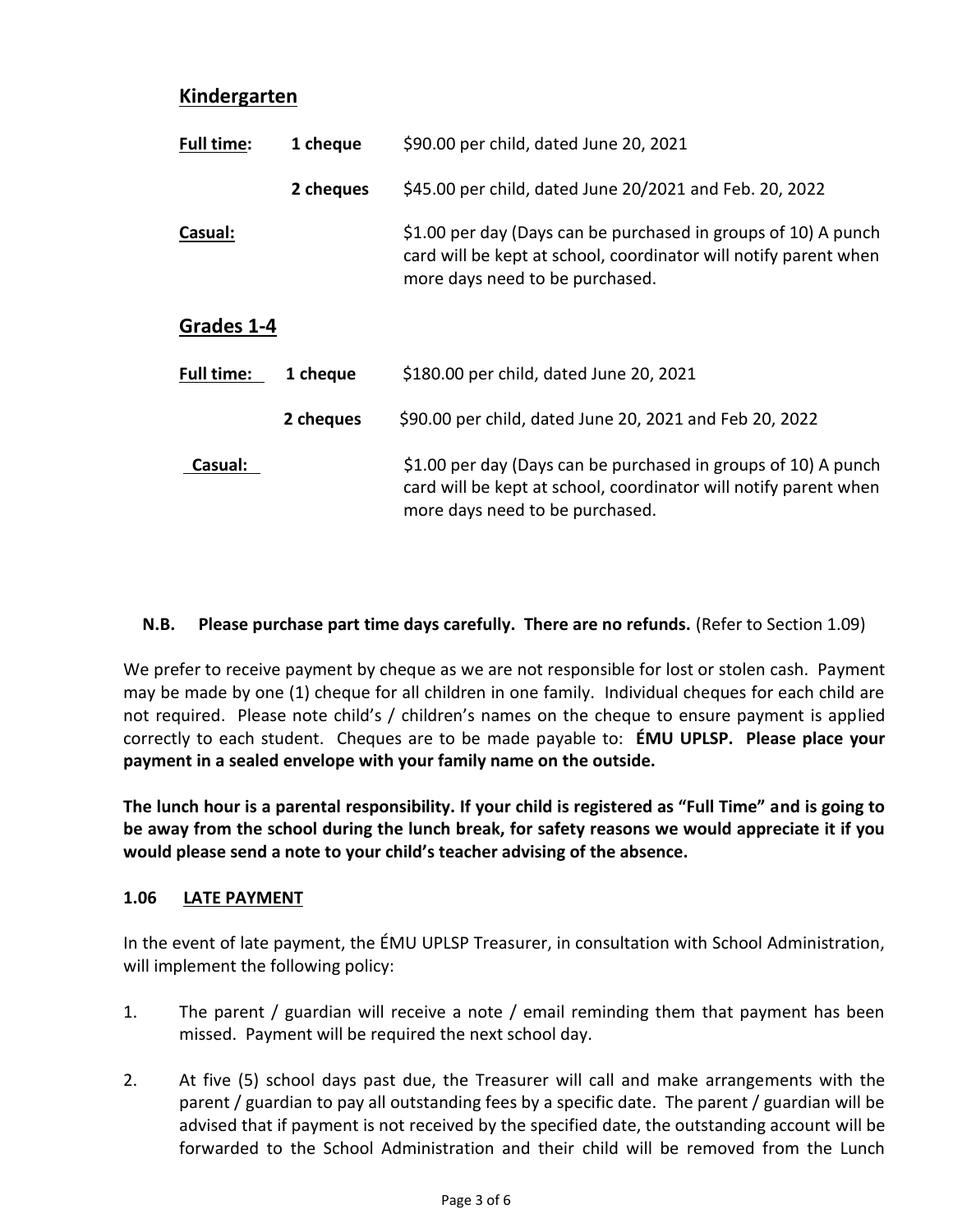Program. Should there be any difficulty in reaching a specified date for the payment to be received, the outstanding account will be forwarded to the School Administration.

3. At ten (10) school days past due, or at the specified date set in 2. above, the late payment will be viewed as a parental decision to no longer use the services of the Lunch Program. The outstanding account will be forwarded to the School Administration and the parent / guardian will be asked to make alternate arrangements for their child during the lunch break. Should the parent / guardian wish, their child may participate in the Lunch Program again by paying all outstanding fees in full.

## **1.07 NSF CHEQUES**

Cheques returned for any reason, including NSF, will be considered as late payment and the process outlined in 1.06 Late Payment, above, will be followed. There will also be a bank service charge of \$5.00 due and payable for each NSF cheque received by the ÉMU UPLSP.

### **1.08 RECEIPTS**

Receipts will be issued to parents / guardians once payments have been processed by our financial institution in the case of payment in full; or in September and February in the case of post-dated cheques, once payments have been processed by our financial institution. Receipts will be issued to the signature on the cheque(s). Please contact the Treasurer, EMU UPLSP, 204.958.6832, if the name on the receipt is to be someone else. We are not responsible for lost receipts. Receipts will not be reissued.

### **1.09 REFUNDS**

There will be no refunds unless the student is transferring out of the school. In that event, the unused portion of the user fee will be returned. Please send a written notification of the student transferring out of the school to the Treasurer, ÉMU UPLSP.This **does not apply** to Grade 4 graduating students.

### **2.0 EXPECTATIONS**

The ÉMU UPLSP would appreciate your cooperation in having your child follow the Lunch Program Expectations listed below. These expectations are in place to make the lunch break a safe and friendly place for all children attending the Lunch Program. You will be notified if your child does not follow these expectations. If the behaviour continues, your child may be removed from the Lunch Program. Please see the Behaviour Management Policy below.

## **2.01 Please follow ÉMU UPLSP's/ÉMU's expectations:**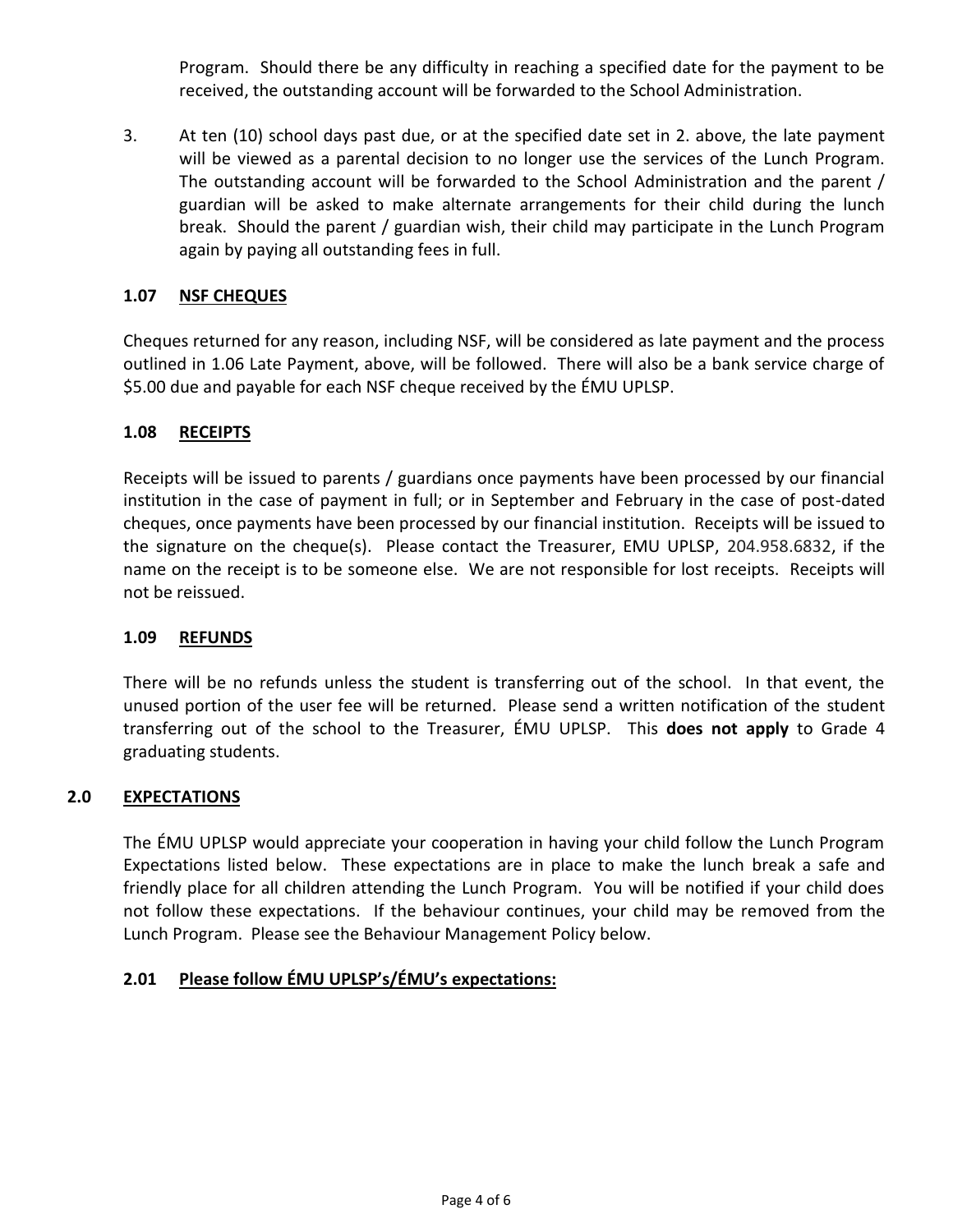# **LUNCH TIME**



If everyone follows these simple expectations, all students will be safe and have fun.

**N.B.** Parents have the responsibility to review and promote cooperation regarding these expectations with their child on a regular basis. Students who fail to cooperate with Lunch Program staff and / or to follow Lunch Program expectations may lose the privilege to remain in the Lunch Program. Your child's signature on the Registration Form is his / her promise to abide by these expectations.

# **2.02 BEHAVIOUR MANAGEMENT**

The River East Transcona School Division adheres to the "Code of Conduct" to promote a healthy School culture. The RETSD believes that all staff, parents and students have a responsibility to maintain a safe, caring and respectful environment where everyone has the right to be treated with dignity and respect. Students, parents and staff are to behave in a respectful manner and comply with this code.

Our School's Lunch Program has some basic rules and expectations that students are expected to follow so that we can maintain a safe, orderly and relaxing atmosphere for all lunch break participants. These expectations are reviewed continuously with all students throughout the year.

From time to time, a small number of students find it difficult to follow the rules of acceptable behaviour for the Lunch Program. These students are given reminders and encouragement to behave. When concerning behaviour persists, then you have a right to know about it.